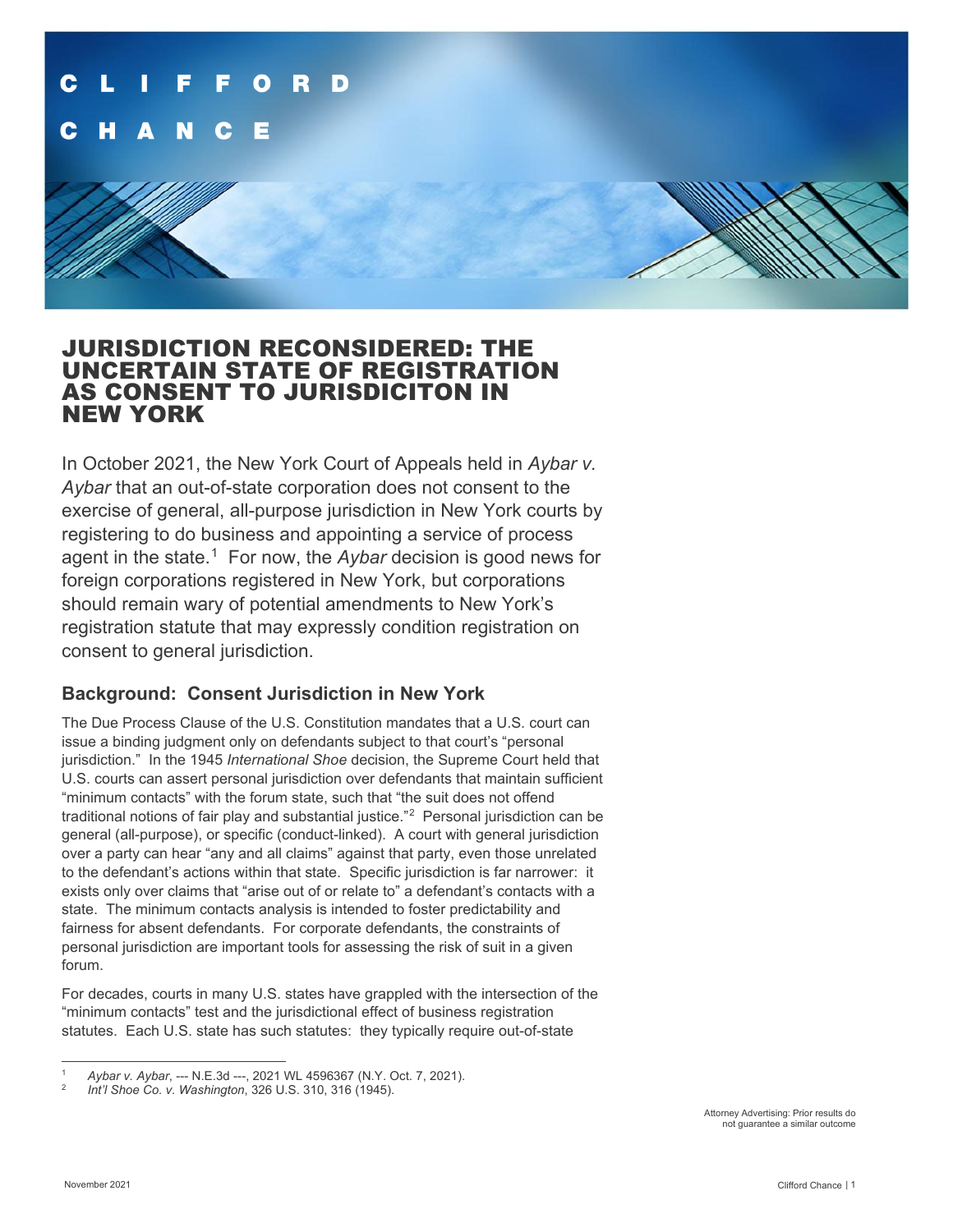#### F F O R D

JURISDICTION RECONSIDERED: THE UNCERTAIN STATE OF REGISTRATION AS CONSENT TO JURISDICITON IN NEW YORK

#### **HANCE**

corporations to register with the state and to appoint an agent for service of process before conducting business in the state. Most such statutes are silent as to whether they can create jurisdiction over a registered foreign company. Yet courts in many states have held they do so: in many states, this reasoning appears to be premised on a legacy analysis from an earlier, territorial approach to personal jurisdiction that preceded *International Shoe*'s "minimum contacts" analysis.

As is true of most state registration statutes, New York's business registration statute—New York Business Corporation Law §§ 1301, 1304—is silent as to whether a foreign corporation's registration in New York amounts to consent to jurisdiction. For decades, most New York courts held that registration amounted to constructive consent to general jurisdiction in New York courts.

But in New York and elsewhere, that reasoning has been challenged by a pair of decisions by the U.S. Supreme Court in the last decade, which dramatically curbed the exercise of general jurisdiction over foreign corporations. Together, the Supreme Court's decisions in *Goodyear* and *Daimler* clarified that general jurisdiction exists only where a defendant has such "continuous and systematic" contacts with the forum as to render it "essentially at home" there, creating a jurisdictional paradigm based on the location of a corporation's headquarters and incorporation.[3](#page-1-0)

#### *Aybar v. Aybar***: Registration Does Not Amount to Constructive Consent to Jurisdiction**

As with many recent decisions clarifying the boundaries of personal jurisdiction, *Aybar* concerned an automobile accident. The case was premised on a car crash in Virginia. The driver and all passengers were New York residents. Plaintiffs—the surviving passengers and representatives of the deceased passengers' estates sued in New York state court. Among other claims, they sued two corporate defendants, Ford and Goodyear, claiming they negligently manufactured the car and tires, respectively. Both defendants are incorporated and headquartered out of state and neither the car nor tires were manufactured in New York. Plaintiffs did not assert that either corporate defendant was subject to specific personal jurisdiction in New York. Instead, they argued defendants were subject to general jurisdiction in New York by virtue of having registered to do business there and having "conducted business in New York and derived substantial revenue from such business."[4](#page-1-1) The trial court agreed and denied defendants' motions to dismiss.

The intermediate appeals court reversed and dismissed both corporate defendants for lack of personal jurisdiction. Recognizing the Supreme Court had clarified that that "continuous and systematic" forum activity alone cannot give rise to general jurisdiction unless it renders a defendant "essentially at home" there, the *Aybar* intermediate court reasoned that, as a matter of constitutional due process, "[a]sserting jurisdiction over a foreign corporation based on the mere registration and the accompanying appointment of an in-state agent by the foreign corporation, without the express consent of the foreign corporation to general jurisdiction, would be 'unacceptably grasping' under *Daimler*."

<span id="page-1-0"></span><sup>3</sup> *Daimler AG v. Bauman, et al*., 134 S. Ct. 746 (2014); *Goodyear Dunlop Tires Operations, S. A. v. Brown*, 564 U.S. 915 (2011).

<span id="page-1-1"></span><sup>4</sup> *Aybar v. Aybar*, 169 A.D.3d 137, 145 (2d Dep't 2019).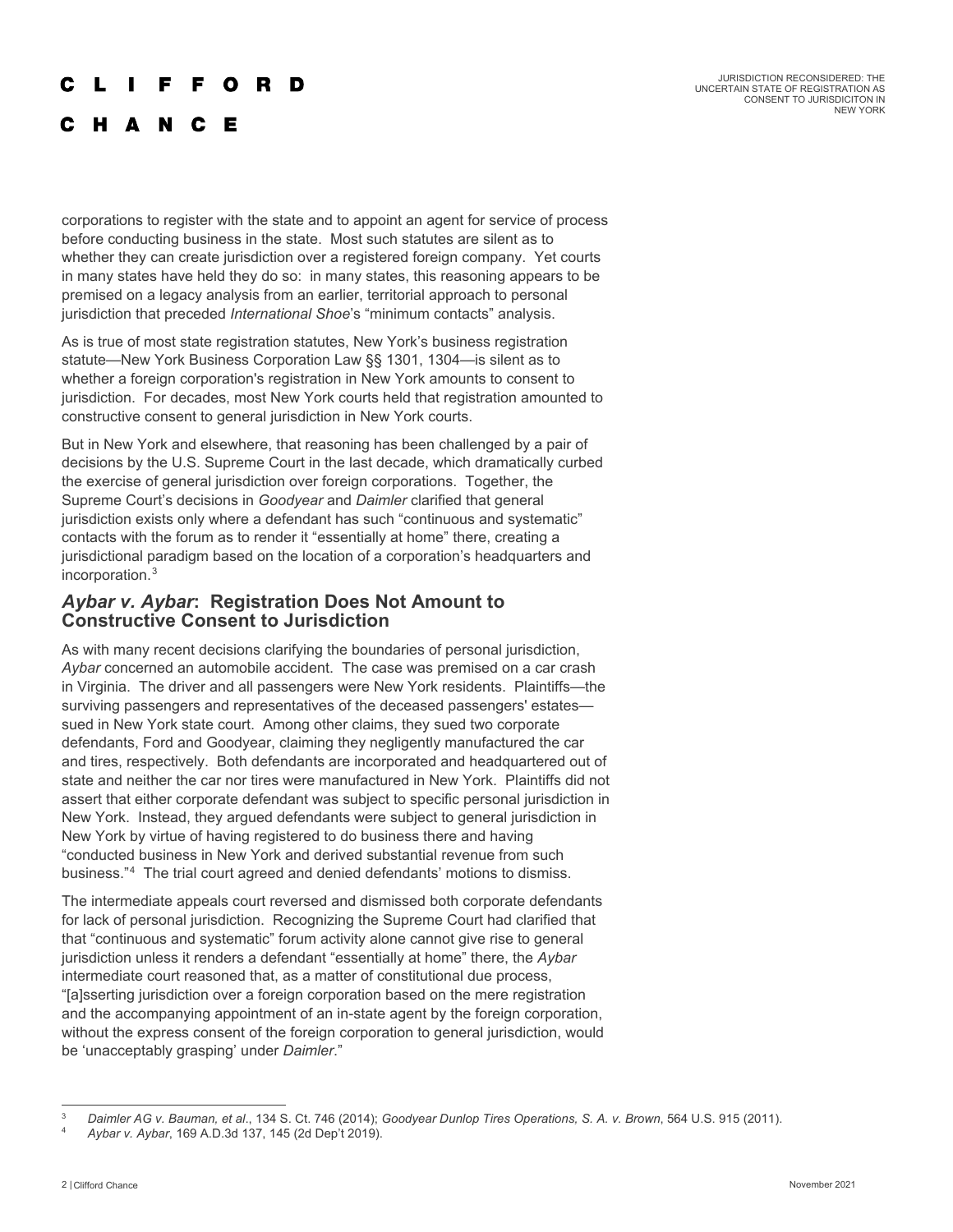#### $\mathbf{L}$ F F O **D** D

#### C H A N C E

The New York Court of Appeals affirmed dismissal, albeit on slightly different grounds.[5](#page-2-0) The Court of Appeals sidestepped constitutional due process concerns. Rather, it reasoned that the "plain terms" of New York's registration statute do not expressly condition the right to do business in New York on a foreign corporation's consent to general jurisdiction there. The court held that implying such consent to general jurisdiction would "improperly amend the statute by adding words that are not there." As a result, the court held that registration constituted consent to receive service of process in the state, but not consent to general jurisdiction.

In so holding, the Court of Appeals cabined the effect of its 1916 decision in *Bagdon v. Philadelphia & Reading Coal & Iron Co*., the precedent that many New York courts had cited as the basis for holding that registration amounted to consent to jurisdiction. In *Bagdon* the court held that an in-state agent for service could be served for all claims against the defendant, not just those related to New York. But *Aybar* explained that *Bagdon*'s holding was a "narrow[ ]" one that was "limited to the effect of service of process to which a foreign corporation consented." Because its decision "rest[ed] solely on New York law grounds," it had "no occasion to address whether consent by registration, if it existed in New York, would comport with federal due process under *Daimler*."

#### **Potential Legislative Changes: Explicit Consent to Jurisdiction by Registration**

*Aybar* serves as an important final word from New York's highest court, clarifying and narrowing the bases for exercise of all-purpose jurisdiction over non-New York businesses registered there.

But there is some concern this good news may be short-lived. In June 2021, the New York State legislature passed a bill that would amend New York's business registration statute to *explicitly* state that a foreign corporation's registration to do business in the state constitutes consent to general jurisdiction in the state. That bill presently awaits the signature of New York's governor.

If enacted, the statute could create new uncertainty over the jurisdictional consequences of registration in New York. Foreign companies could be expected to challenge its constitutionality. For example, there may be arguments that even express consent is unconstitutional, perhaps because that consent—as a condition of doing business here—is "functionally involuntary" and, therefore, violative of the "unconstitutional conditions" doctrine, which prevents the government from conditioning a benefit (the right to conduct business) on the forfeiture of a constitutional right (due process). A similar fight is presently before the Pennsylvania Supreme Court, concerning that state's registration statute.<sup>[6](#page-2-1)</sup>

### **Conclusion**

Companies registered to do business in New York—and indeed, in *any* U.S. state should consult counsel to understand the jurisdictional consequences of such registration.

<span id="page-2-0"></span><sup>5</sup> *Aybar*, 2021 WL 4596367 at \*7.

<span id="page-2-1"></span><sup>6</sup> *Mallory v. Norfolk S. Ry. Co*., No. 3 EAP 2021 (Pa. 2021).